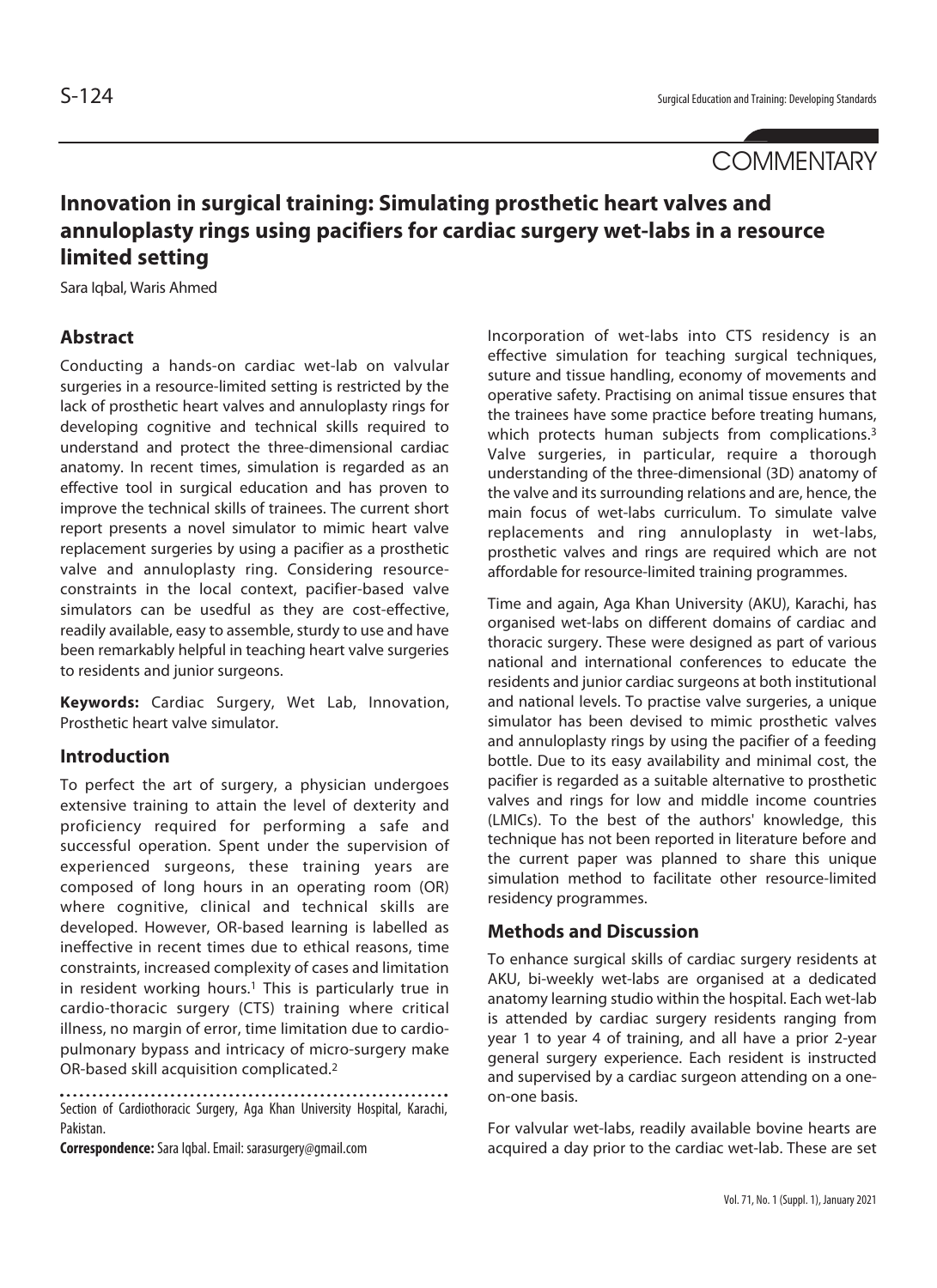#### Surgical Education and Training: Developing Standards  $\mathsf{S-125}$



**Figure-1:** (A) A pacifier made of silicon; (B) Cutting the perforated tip of the pacifier and passing a pencil through it to act as handle; (C) Different sizes of pacifiers for different annular sizes.



**Figure-2:** Mitral valve replacement using bovine heart skewered with discarded chest drain trocars for anatomical positioning, Ethibond sutures and a pacifier simulating mitral valve prosthesis. Inset shows a closer view of the simulator.

in locally-designed tissue holders with suture retainers skewered in different anatomical positions using discarded sharp-tipped trocars from chest drains. All residents carry their own set of basic and micro-surgical instruments for the wet-lab, while expired and unused sutures are procured from ORs.

The session begins with a brief discussion on the valve anatomy, important surgical relations in respect to the valve and intra-operative assessment of valve pathology. Depending on the valve module planned, various alternative access routes, including transverse and oblique aortotomies, right atriotomies for tricuspid valves and mitral valve exposures through trans-septal, superiorseptal and sondergaard's routes, are taught and these are practised by the trainee surgeons. Once the valve is exposed, annular sutures are taken using double-ended, pledgetted poly-ethylene terephthalate (Ethibond)® 2/0 in an inverting, everting or continuous manner while constantly practising needle-holding, needle angles, suture distancing, tissue-handling and preservation of structures surrounding annulus (Figure-2). The prosthetic valve is prepared by cutting the perforated tip of the



**Figure-3:** Mitral ring annuloplasty using rim of the pacifier shaped as an incomplete annuloplasty ring. Using similar method, these can also be used for simulating tricuspid annuloplasties.

silicon pacifier. A pencil is introduced through this tip and secured with a heavy silk tie which acts as the handle. The sutures are then passed through the rim of the pacifier ensuring equal distancing and preventing William-telling the suture. The prosthesis is lowered and the sutures are securely tied in place while the pencil handle is removed by cutting the teat of the pacifier along its circumferential attachment to the rim (Figure-1).

These pacifiers are used to practise mitral and tricuspid ring annuloplasty by cutting the teat off the pacifier. The rim of the pacifier is then fashioned in the form of either a complete or a partial ring (Figure-3). Their use clarifies the concepts of suture spacing, protection of nearby structures and methods of appropriate sizing for the ring. The residents are closely evaluated for their skills by the faculty and appropriate feedback is given. This results in correction of technique and enhancement of the knowledge base.

Different-sized pacifiers are used to cater to different annular sizes although some mismatch is always present. These pacifiers are inexpensive, readily available, and their silicon is sturdy enough to allow easy suture passage and